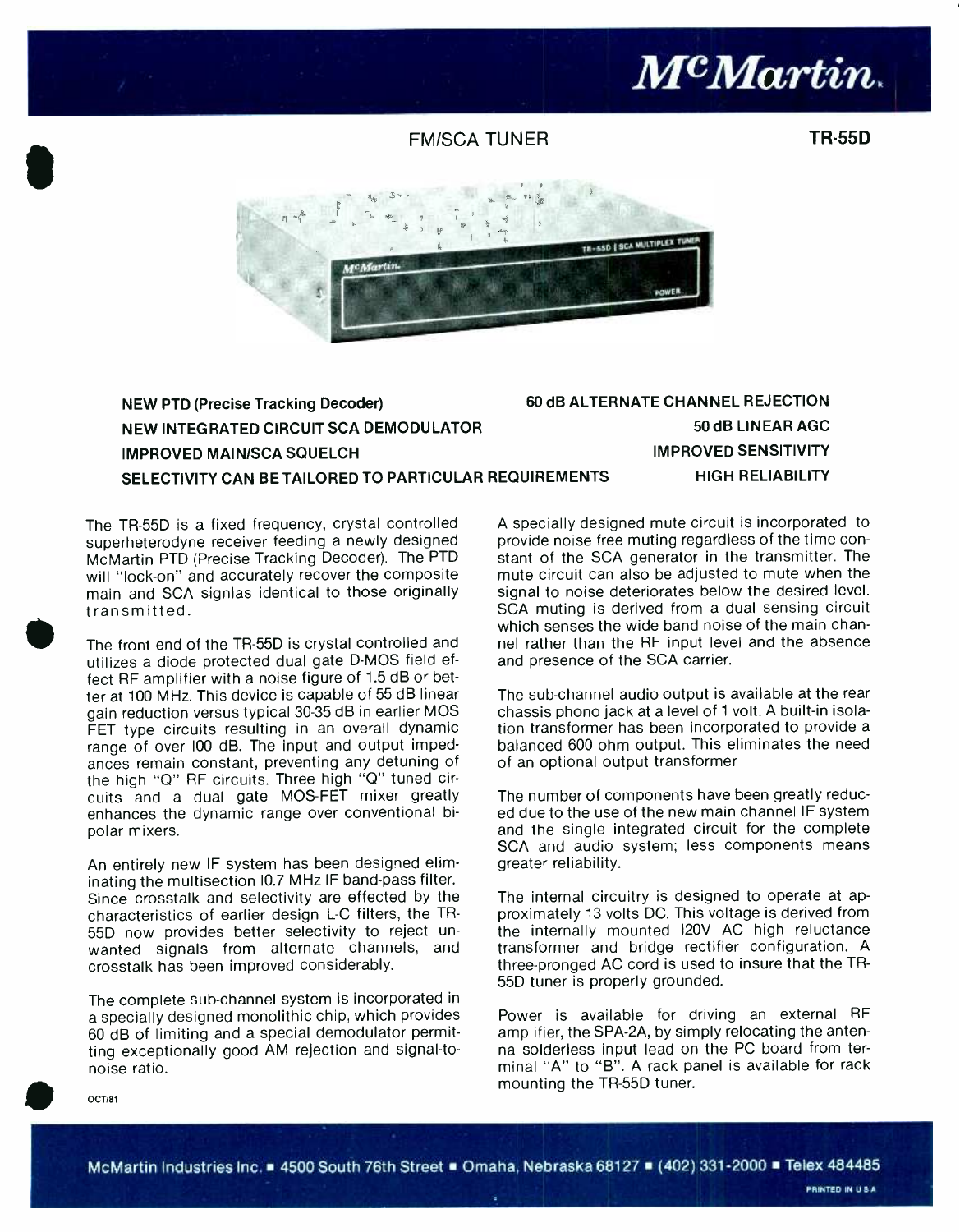

#### **SPECIFICATIONS**

| <b>MAIN CHANNEL</b> |                                                                                                                                          | Crosstalk                                                               |
|---------------------|------------------------------------------------------------------------------------------------------------------------------------------|-------------------------------------------------------------------------|
|                     |                                                                                                                                          | Distortion                                                              |
|                     |                                                                                                                                          | Hum and Noise                                                           |
|                     |                                                                                                                                          | Audio Output                                                            |
|                     |                                                                                                                                          |                                                                         |
|                     |                                                                                                                                          | <b>Audio Response</b><br>$(30-6000 \text{ Hz})$                         |
|                     |                                                                                                                                          | $\sim$<br><b>POWER REQUIRED</b>                                         |
|                     | Distortion   Less than 0.2%                                                                                                              | DIMENSIONS                                                              |
|                     |                                                                                                                                          |                                                                         |
| (typical)           |                                                                                                                                          |                                                                         |
|                     | Audio Output $\ldots \ldots$ $\ldots \ldots \ldots \ldots$ 0.5 V RMS, 100 K $\Omega$ unbalanced                                          | $FINISH$                                                                |
| <b>SUBCHANNEL</b>   | on special order)                                                                                                                        | <b>SHIPPING</b><br><b>WEIGHT</b>                                        |
|                     |                                                                                                                                          |                                                                         |
|                     | Quieting Sensitivity 3.5 $\mu$ V/30 dB quieting                                                                                          |                                                                         |
|                     | $75 \mu s$ available by clipping out capa-<br>citor C-37. NOTE: To reduce telemetry<br>interference, simply remove capacitor<br>$C-35$ . | <b>ORDERING INFORMAT</b><br>Model<br><b>TR-55D</b><br>$TR-44D$<br>MRP-8 |

|                   |                                                          |                                         | mono or stereo programming                                                             |
|-------------------|----------------------------------------------------------|-----------------------------------------|----------------------------------------------------------------------------------------|
|                   |                                                          |                                         | <b>Distortion</b> 0.5% at 400 Hz 1% or less 50-5,000 Hz                                |
|                   | $3 \mu V$ for 50 dB quieting                             |                                         | Hum and Noise $\ldots$ $\ldots$ $\ldots$ $\ldots$ $\ldots$ 65 dB or greater below 100% |
|                   |                                                          |                                         | modulation (400 Hz)                                                                    |
|                   |                                                          |                                         | Audio Output Unbalanced 1.2 V at 400 Hz<br>$\pm$ 2 dBm 600 balance at 400 Hz           |
| Complete Limiting |                                                          | <b>Audio Response</b><br>$(30-6000 Hz)$ |                                                                                        |
|                   |                                                          |                                         |                                                                                        |
|                   | Distortion   Less than 0.2%                              | <b>POWER REQUIRED</b>                   | . 105-130 VAC, 60 Hz, 3 W                                                              |
|                   |                                                          | DIMENSIONS                              | width 10 <sup>%</sup> (25.72 cm)<br>depth 61/4" (15.88 cm)                             |
| (typical)         |                                                          |                                         |                                                                                        |
|                   | <b>Audio Output</b> 0.5 V RMS, 100 K $\Omega$ unbalanced |                                         | FINISH   McMartin blue and gray                                                        |
| <b>UBCHANNEL</b>  | Frequency   67 kHz (others available<br>an anonial arder | <b>SHIPPING</b>                         |                                                                                        |

#### ORDERING INFORMATION

| $75 \mu s$ available by clipping out capa-     | Model    | Description  | <b>Product Code</b> |
|------------------------------------------------|----------|--------------|---------------------|
| citor C-37. NOT <b>E</b> : To reduce telemetry |          | FM/SCA Tuner | 20-01-030           |
| interference, simply remove capacitor          | $TR-44D$ | Tuner Top    | 20-01-032           |
| $C-35.$                                        |          | Rack Adaptor | 30-02-032           |



<sup>I</sup>R-44D



The TR-44D tuner top is designed to convert the McMartin MS-752 into high power receiver / amplifiers by simply replacing the original amplifier cover with the TR -44D tuner top. The TR -44D receiver is powered from the internal power supply of the amplifiers.

The TR-44D tuner top utilizes the identical PC board and circuitry used in the TR -55D tuner. An adjustable resistor is used to provide the correct voltage to the tuner PC board.

The tuner tops are provided with a single Molex type connector to the power supply which is standard in the current series of McMartin amplifiers. An optional clip type connector is available for installation without soldering in older units already in the field.

#### TR -44D Tuner Top

The audio output of the tuner is also fed to the amplifier program input via a Molex connector, thus field installation can be simply made without a soldering iron.

The tuner cover contains an "F" type antenna connector prewired ready to accept a coaxial cable. A connecting cable is supplied, complete with Molex connectors for connection to the proper amplifier. An instruction sheet is supplied with each unit.

The TR-44D tuner top is used on the McMartin MS-252 and 752 series amplifiers.

The electrical specifications of the TR -44D are identical to the TR-55D.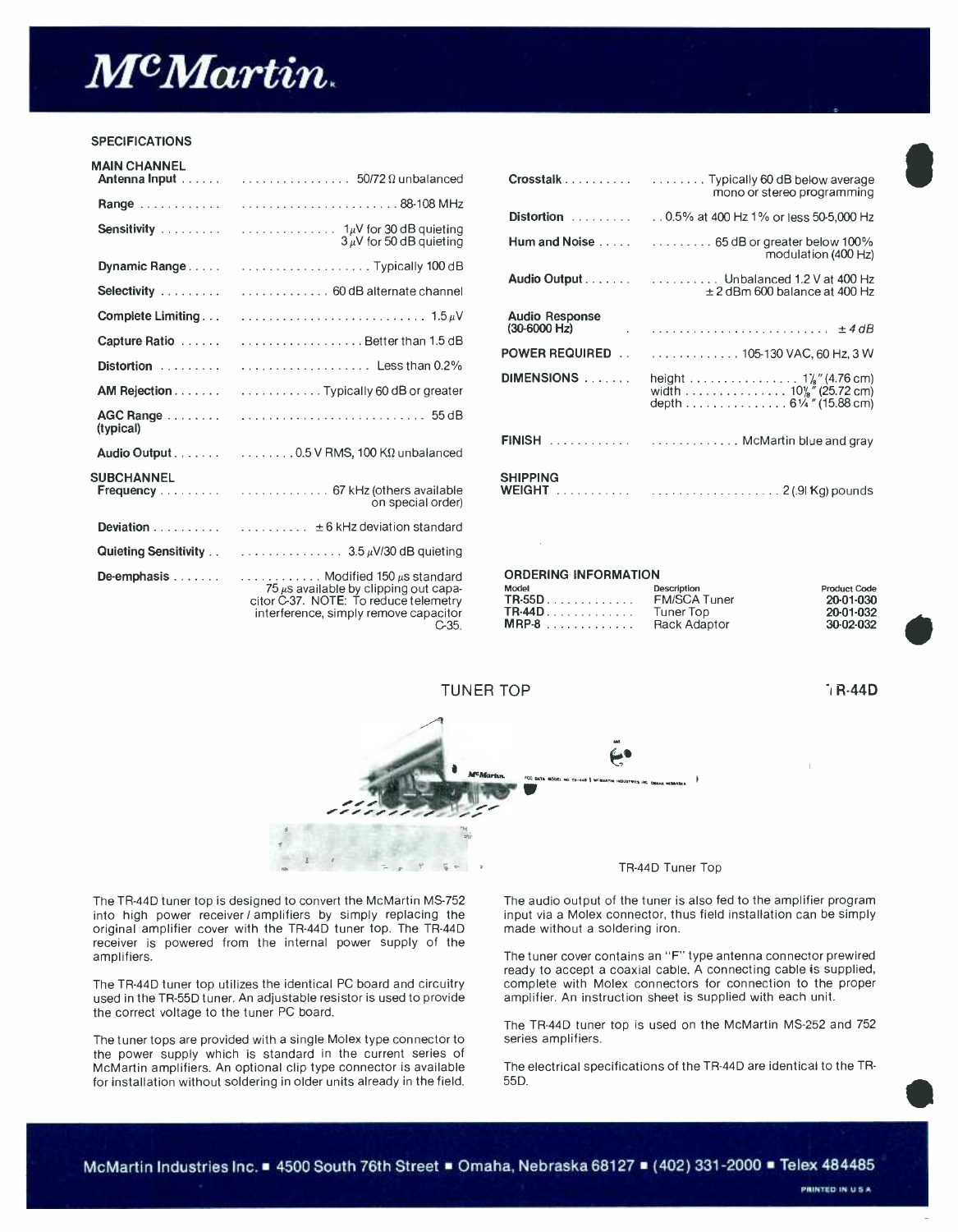

#### FM -SCA MULTIPLEX RECEIVER

TR-66D



#### NEW INTEGRATED CIRCUIT SCA DEMODULATOR

#### TONE CONTROL

#### NEW PTD (Precise Tracking Decoder)

The TR-66D is a fixed frequency, crystal controlled superheterodyne receiver feeding a newly designed McMartin PTD (Precise Tracking Decoder). The new has been im<br>TR-66D has many new improvements in circuit design — Provisions a it presents a major advancement in receiver design.

The TR-66D utilizes a new concept in receiver design providing space age technology in which the receiver actually tracks the modulated signal from the FM transmitter. The PTD will "lock -on" and accurately recover the composite main and SCA signals identical to those originally transmitted. No multisection filters are used to disturb the original phase relationship of the transmitted signals. This system also tracks the original signal and reduces the effects of multipath.

The front end of the TR-66D is crystal controlled and utilizes a diode protected dual gate D-MOS field effect RF amplifier with a noise figure of 1.5dB or better at 100MHz. This device is capable of 55dB linear gain reduction versus typical 30 -35dB in earlier MOS -FET type circuits resulting in an over -all dynamic range of over 100dB. The input and output impedances remains constant preventing any detuning of the high "Q" RF circuits. Three high "Q" tuned circuits and a dual gate MOS -FET mixer greatly enhances the dynamic range over conventional bi -polar mixers.

An entirely new IF system has been designed eliminating the multisection 10.7 MHz IF band -pass filter. The system has been encapsulated within a specially designed hybrid chip. Since crosstalk and selectivity are effected by the characteristics of earlier design L-C filters,

## 5 WATT AUDIO AMPLIFIER 50dB LINEAR AGC IMPROVED SENSITIVITY

the TR -66D now provides better selectivity to reject unwanted signals from alternate channels, and crosstalk has been improved considerably.

Provisions are available for the simple addition of a low cost filter to greatly increase the selectivity of the TR -66D receiver in difficult areas at the expense of slightly increased crosstalk.

The complete sub-channel system is incorporated in a specially designed monolithic chip, which provides 60dB of limiting and a special demodulator permitting exceptionally good AM rejection and signal-to-noise ratio.

A specially designed mute circuit is incorporated in the chip to provide noise free muting regardless of the time constant of the SCA generator in the transmitter. The mute circuit can also be adjusted to mute when the signal to noise deteriorates below the desired level. SCA muting is derived from a dual sensing circuit which senses the wide band noise of the main channel rather than the RF input level and the absence and presence of the SCA carrier.

The sub-channel audio output is available at the rear chassis phono jack at a level of 1 volt. A built-in isolation transformer has been incorporated to provide a balanced 600 ohm output. In earlier receivers this required the optional MT -7 transformer.

The audio amplifier section utilizes two integrated circuits connected in a balance configuration to distribute heat uniformly over two output devices rather than one. continued

DEC<sub>/77</sub>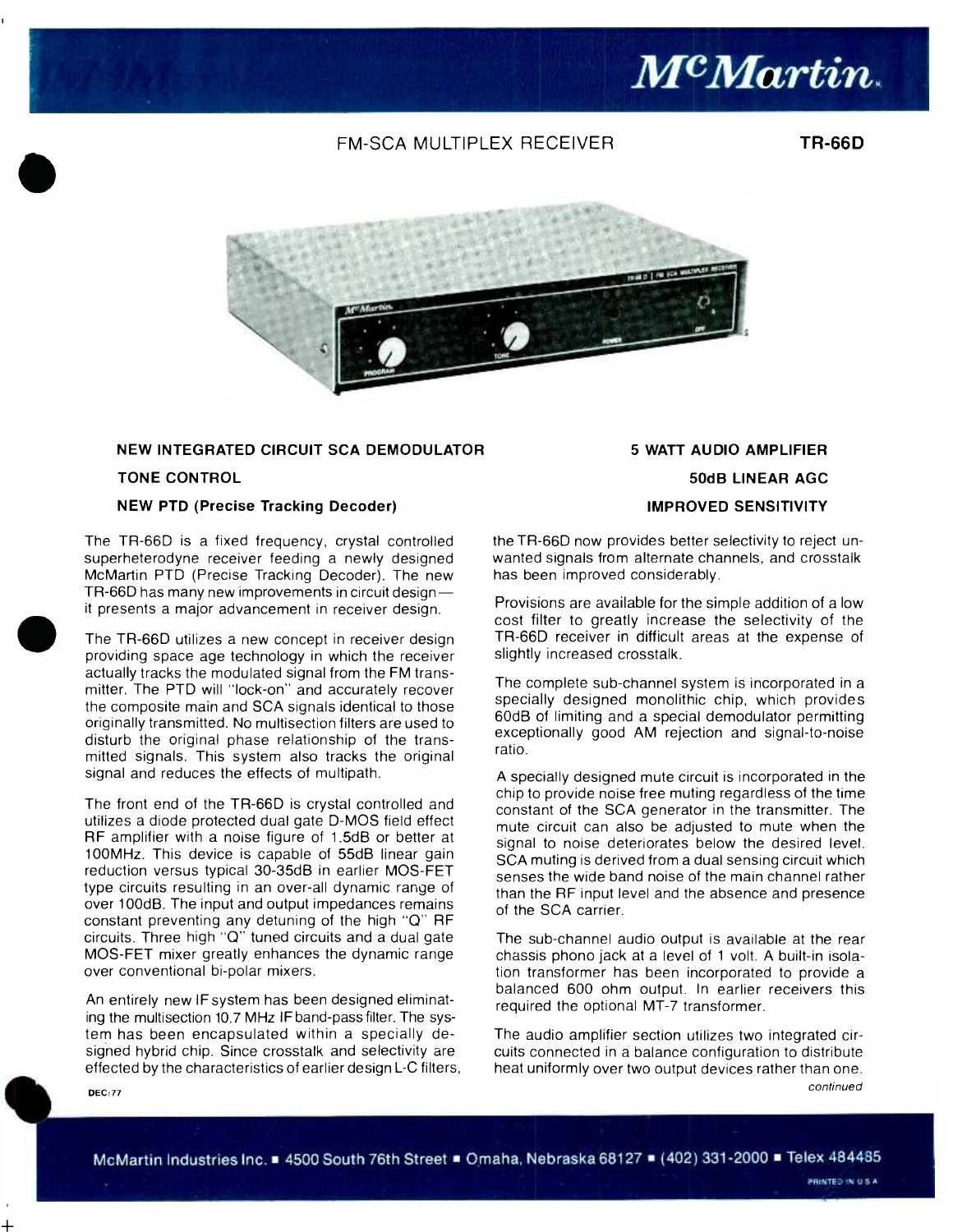# McMartin.

#### TR -66D continued

The integrated circuits are protected with thermal cut out and will shut down if the temperature exceeds a safe upper limit. They will return to operation after temperature is reduced. The power supply also limits the output dissipation and protects the output IC's if system is overloaded.

The number of components has been greatly reduced due to the use of the hybrid main channel IF system and the single integrated circuit for the complete SCA and audio system; fewer less components means greater reliability.

The internal circuitry is designed to operate at approxi-

mately 22 volts DC. This voltage is derived from the internally mounted 120V AC high reluctance transformer and bridge rectifier configuration. A threepronged AC cord is used to insure that the TR -66D receiver is properly grounded.

Power is available for driving an external RF amplifier, the SPA-2A, by simply relocating the antenna solderless input lead on the PC board from terminal "A" to "B". A rack mount is available for rack mounting the TR-66D receiver.

From McMartin, the pioneer in SCA, comes the latest reliable, stable and precision FM/SCA receiver, the TR -66D.

#### **SPECIFICATIONS**

| <b>MAIN CHANNEL</b><br>Antenna |                                                                                 |                                           |                                                                               |
|--------------------------------|---------------------------------------------------------------------------------|-------------------------------------------|-------------------------------------------------------------------------------|
|                                |                                                                                 | Crosstalk                                 |                                                                               |
|                                |                                                                                 |                                           |                                                                               |
|                                |                                                                                 |                                           |                                                                               |
|                                | 3.0 microvolt for 50 dB quieting                                                | Hum and Noise                             |                                                                               |
| <b>Dynamic</b>                 |                                                                                 |                                           |                                                                               |
|                                |                                                                                 | Audio Output U                            |                                                                               |
|                                | Selectivity 50 dB alternate channel (standard)<br>can be tailored to 65 dB with |                                           |                                                                               |
|                                | slight increase in crosstalk.                                                   | <b>AUDIO AMPLIFIER</b><br>Power Output  5 |                                                                               |
| <b>Complete</b>                |                                                                                 |                                           |                                                                               |
|                                |                                                                                 | <b>Outputs</b>                            | $\frac{1}{2}$ , $\frac{1}{2}$ , $\frac{1}{2}$ , $\frac{1}{2}$ , $\frac{1}{2}$ |
|                                | <b>Capture Ratio</b> Better than 1.5 dB                                         | Tone Control                              | $\overline{1}$                                                                |
|                                | Distortion  Less than 0.2%                                                      | Hum and Noise                             |                                                                               |
|                                | <b>AM Rejection</b> Typically 60 dB or greater                                  | <b>POWER REQUIRED</b>                     |                                                                               |
| <b>AGC Range</b>               |                                                                                 |                                           |                                                                               |
|                                |                                                                                 | DIMENSIONS                                |                                                                               |
|                                | unbalanced                                                                      |                                           |                                                                               |
|                                |                                                                                 | <b>FINISH</b>                             |                                                                               |
| <b>SUBCHANNEL</b>              |                                                                                 |                                           |                                                                               |
|                                | special order)                                                                  | <b>SHIPPING</b><br><b>WEIGHT</b>          |                                                                               |
|                                |                                                                                 | <b>ORDERING INFORMATION</b>               |                                                                               |
| Quieting                       |                                                                                 | <b>TR-66D</b> FM/SC/                      |                                                                               |
|                                | sensitivity 3.5 microvolts/30 dB quieting                                       | MRP-8 Rack A                              |                                                                               |

| <b>AIN CHANNEL</b><br>Antenna |                                                                                  |                             | <b>De-emphasis</b> Modified 150 microsecond standard<br>75 microsecond available. |
|-------------------------------|----------------------------------------------------------------------------------|-----------------------------|-----------------------------------------------------------------------------------|
|                               |                                                                                  |                             | Crosstalk  Typically 60 dB below average                                          |
|                               |                                                                                  |                             | mono or stereo programming                                                        |
|                               | Sensitivity  1.0 microvolt for 30dB quieting<br>3.0 microvolt for 50 dB quieting |                             | Distortion   0.5% at 400 Hz 1% or less 50-5000 Hz                                 |
| <b>Dynamic</b>                |                                                                                  |                             | modulation (400Hz)                                                                |
|                               | Range Typically 100 dB                                                           |                             | <b>Audio Output</b> $\ldots$ Unbalanced 1.0 volts at 400 Hz +2                    |
|                               | Selectivity 50dB alternate channel (standard)<br>can be tailored to 65 dB with   |                             | dBm 600 balance at 400 Hz                                                         |
|                               | slight increase in crosstalk.                                                    | <b>AUDIO AMPLIFIER</b>      | <b>Power Output</b> 5.6 watts music power 4 watts (rms)                           |
| <b>Complete</b>               |                                                                                  |                             |                                                                                   |
|                               | Capture Ratio  Better than 1.5 dB                                                |                             |                                                                                   |
|                               | Distortion  Less than 0.2%                                                       |                             |                                                                                   |
|                               | AM Rejection  Typically 60 dB or greater                                         |                             | POWER REQUIRED  120 Vac, 60Hz 15 watts<br>UL approved transformer                 |
| <b>AGC Range</b>              |                                                                                  |                             |                                                                                   |
|                               | unbalanced                                                                       |                             | 10%" (25.72 cm) width<br>734" (19.69 cm) depth                                    |
|                               |                                                                                  |                             |                                                                                   |
| <b>JBCHANNEL</b>              | special order)                                                                   | <b>SHIPPING</b>             |                                                                                   |
|                               |                                                                                  | <b>ORDERING INFORMATION</b> |                                                                                   |
| Quietina                      |                                                                                  | $TR-66D$<br>$MRP-8$         | FM/SCA Multiplex Receiver . 20-01-004                                             |

ليد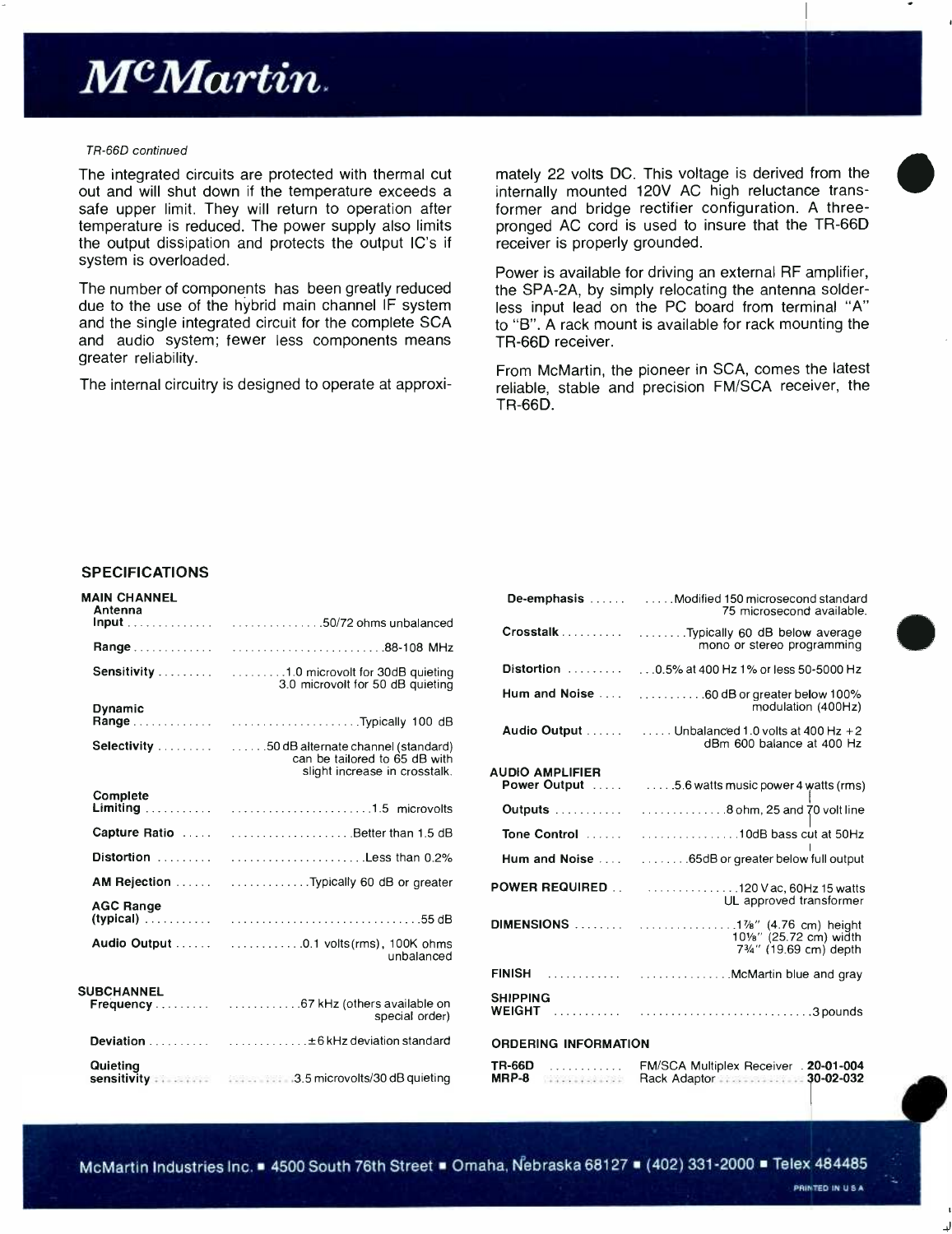

#### FM/SCA EDUCATIONAL RECEIVER TR-E5B



The McMartin TR-E5B is designed especially for FM/SCA reception of radio reading service programming for the visually handicapped, but is an excellent choice for any SCA application where an attractive, high quality tabletop receiver is desired.

EASY OPERATION Ease of operation and convenience to the listener were the prime considerations in designing the TR -E5B. There are only two controls. One is a combined on/off switch and volume control: the other is a tone control.

BUILT-IN LOUDSPEAKER AND AMPLIFIER A large permanent magnet loudspeaker is provided for a rich full tone. The built-in amplifier provides volume adequate for individual and group listening.

**MAIN CHANNEL/SCA CHANNEL SELECTION Since** SCA programming is broadcast as a sub -channel along with an FM broadcasting station's regular programs. the TR -E5B has a rear panel switch which allows the user to change between main channel and SCA programs.

AUXILIARY JACK An auxiliary miniature phone jack is provided for connecting the receiver to other sound systems or recording equipment.

EXTERNAL ANTENNA CONNECTION Terminals are provided to allow the connection of an outside antenna in fringe reception areas, or for connecting to a master antenna system.

HEADPHONE JACK FOR PRIVATE LISTENING A standard  $(1/4)$  headphone jack is provided for connection of low impedance headphones. The loudspeaker is automatically muted when headphones are plugged in.

The TR-E5B is housed in an attractive simulated wood grain cabinet. Its electronic circuits are the result of years of experience and research in FM/SCA technology. The TR-E5B is rugged, stylish, reasonably priced, and an excellent performer. It is another example of the high quality engineering and construction that have made McMartin Industries the world's largest manufacturer of FM/SCA equipment.

SEP /78

McMartin Industries Inc. 4500 South 76th Street . Omaha, Nebraska 68127 . (402) 331-2000 Telex 484485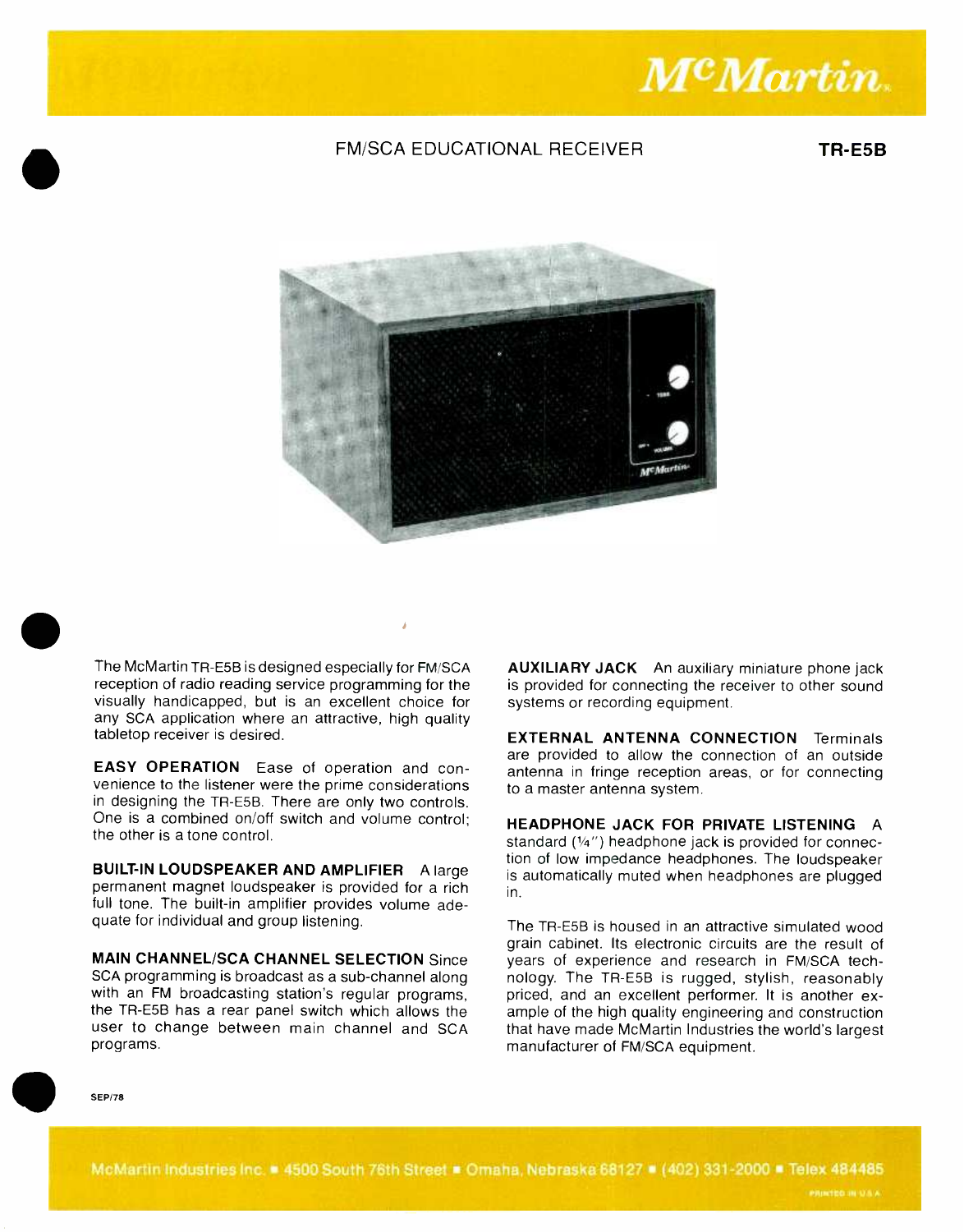

#### **SPECIFICATIONS**

| <b>MAIN CHANNEL</b>    |                                                                                                              |  |
|------------------------|--------------------------------------------------------------------------------------------------------------|--|
|                        | of 88-108MHz, crystal controlled                                                                             |  |
|                        | <b>RF input</b> Telescopic antenna, Provision<br>for external 50/75 ohm<br>unbalanced antenna                |  |
|                        |                                                                                                              |  |
|                        |                                                                                                              |  |
| <b>SUBCHANNEL</b>      | Other frequencies available on<br>special order                                                              |  |
|                        |                                                                                                              |  |
|                        | Selectivity Two-section bandpass filter<br>and phase-locked loop                                             |  |
|                        | Deemphasis   Modified 150 microseconds,<br>75 microsecond available by simply<br>clipping out capacitor C-39 |  |
|                        | Crosstalk  Stereo to SCA or main to SCA:<br>50db or greater below a 400Hz<br>reference tone.                 |  |
|                        | POWER SOURCE  117/125 VAC, 50/60Hz                                                                           |  |
|                        | DIMENSIONS  51/2" (13.97cm) Height<br>91/2" (24.13cm) Width<br>8" (20.32cm) Depth                            |  |
|                        |                                                                                                              |  |
| <b>SHIPPING WEIGHT</b> |                                                                                                              |  |

| <b>INTERNAL</b><br><b>AUDIO SYSTEM</b>                                    |                                                                                                |  |
|---------------------------------------------------------------------------|------------------------------------------------------------------------------------------------|--|
| Frequency                                                                 | Response Tailored to the internal<br>5 inch speaker system                                     |  |
|                                                                           | at 50Hz. Note: Does not<br>affect auxiliary output jack.                                       |  |
|                                                                           |                                                                                                |  |
|                                                                           | $2.0\% \pm 6$ KHz deviation,<br>100-4500Hz at 1 watt                                           |  |
|                                                                           | Hum & Noise  55db below 1 watt at 400Hz                                                        |  |
| <b>AUXILIARY</b><br><b>OUTPUT JACK</b><br><b>SCA Channel</b><br>Frequency | microseconds deemphasis                                                                        |  |
| <b>Main Channel</b><br>Frequency                                          | Response ±3.0db 50-15,000Hz                                                                    |  |
| <b>Output Level</b>                                                       | 50K-ohm load                                                                                   |  |
|                                                                           | Hum & Noise  SCA typically greater than<br>55db below 1 volt                                   |  |
| <b>HEADPHONE JACK</b>                                                     | 8 ohm impedance and 1 watt<br>output response same as<br>internal audio system.                |  |
| <b>ORDERING INFORMATION</b>                                               |                                                                                                |  |
| MODEL NO.<br><b>TR-E5B</b>                                                | <b>DESCRIPTION</b><br><b>PRODUCT CODE</b><br>FM/SCA Receiver, crystal<br>controlled  40-02-007 |  |

McMartin Industries Inc. 4500 South 76th Street . Omaha, Nebraska 68127 . (402) 331-2000 Telex 484485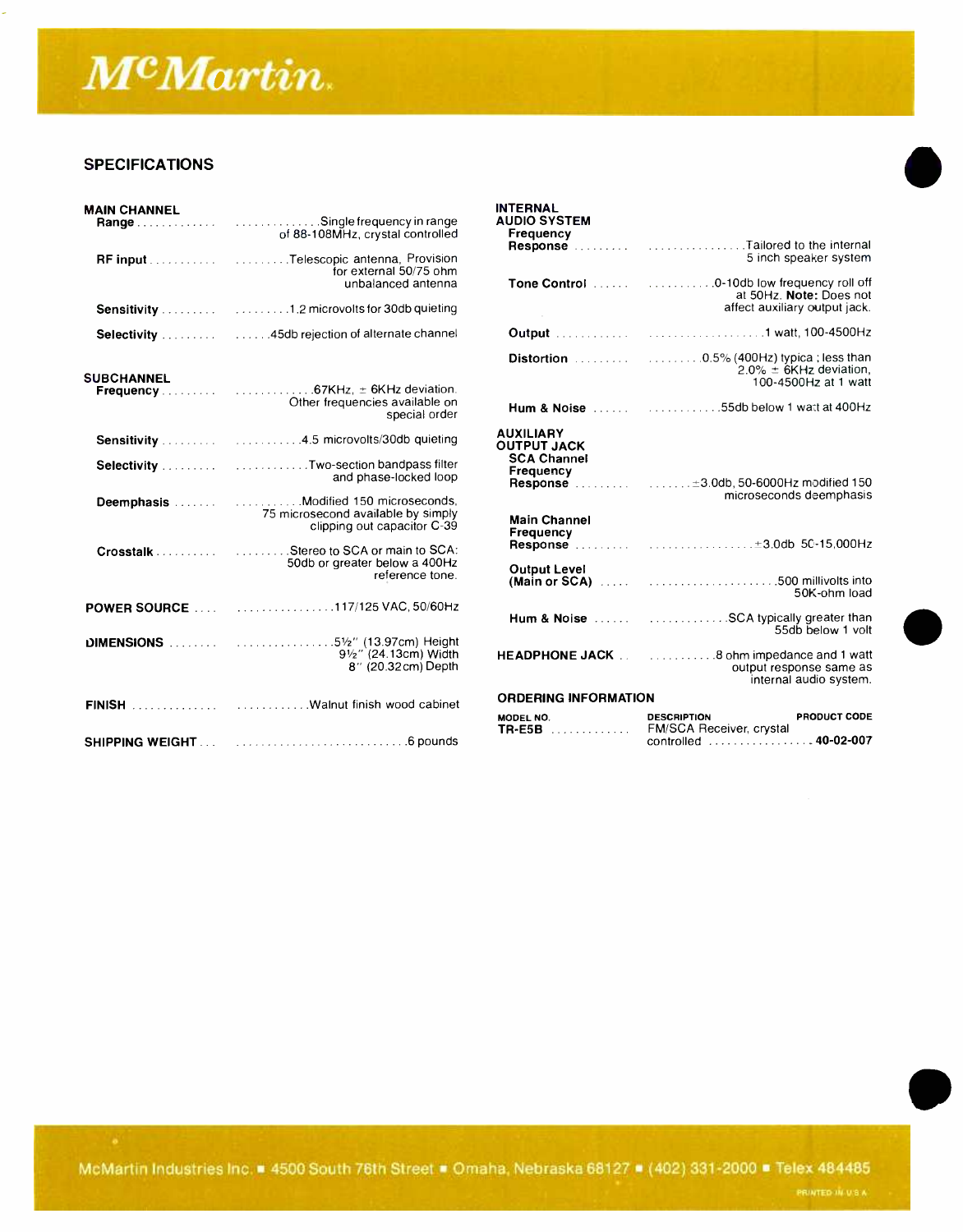## McMartin.

## **FM/SCA** educational RE6B receiver



Long the world leader in the design and manufacture of sophisticated FM subchannel receivers for industrial applications, McMartin Industries presents the most modern, expertly engineered receiver for large- volume, personalized users of specialized FM subchannel programs.

Intended primarily for the visually-handicapped, or special educational groups the McMartin ModelTR -E6B Receiver affords reliable, stable and economical reception of the special programming transmitted over the subchannel of an FM broadcast station.

The TR-E6B operation is simple, with only two front-panel operating controls. One is a combination on -off switch and volume control. The other is a tone control adjustment for optimum, noise free lis  $\cdot$ tening.

The TR-E6B uses a telescoping whip antenna which may be oriented for best reception. For convenience in fringe -area locations, terminals are provided for attaching an outside, directional FM antenna. Intelligibility is enhanced by a self- contained loudspeaker. Auxiliary recording equipment may be attached to the TR -E6B through a rear panel output jack. This permits, by tape-recording, the retention of material of special interest, or delayed playback of programs at a more convenient time. An earphone jack permits use of headphones which when used mute the TR -E6B loudspeaker.

A rear panel switch is used to select either a main (MN) or subchannel (MX) program.

To assure maximum protection against electrical shock to the user, the TR -E6B is powered from a sealed, shockproof transformer which plugs directly into a standard wall receptacle. The power cord interconnecting this sealed unit and the receiver carries a voltage which is much too low to present any hazard to the TR-E6B user.

The well-styled TR-E6B cabinet is of durable plastic in attractive, modern styling.

#### SPECIFICATIONS

| <b>OPERATING</b> | <b>FREQUENCY</b> Crystal controlled, factory tuned<br>to a specific channel in the range of<br>88 to 108 MHz<br>.5 microvolts for 30 dB | <b>AUDIO OUTPUT</b><br>(speaker)<br>Frequency                        | mod, de-emphasis curve, 100                                                                                                   |
|------------------|-----------------------------------------------------------------------------------------------------------------------------------------|----------------------------------------------------------------------|-------------------------------------------------------------------------------------------------------------------------------|
|                  | quieting in subchannel                                                                                                                  |                                                                      | to 4500 Hz                                                                                                                    |
|                  | <b>CROSSTALK</b> Main to subchannel, at<br>least 48 dB below a 400 Hz<br>reference tone                                                 | <b>AUXILIARY AUDIO</b><br><b>OUTPUT</b> (phono jack)<br><b>Level</b> | .500 millivolts, rms                                                                                                          |
|                  |                                                                                                                                         | Frequency                                                            | @ 400 Hz                                                                                                                      |
|                  | modulation of subcarrier                                                                                                                |                                                                      | response $\ldots \ldots \ldots$ $\ldots \ldots \ldots \ldots \ldots \pm 3$ dB, 150 microsecond<br>mod. de-emphasis curve, 100 |
|                  | <b>ANTENNA</b> Telescopic whip antenna.<br>(Terminals provided for optional<br>external FM antenna)                                     |                                                                      | to 4000 Hz                                                                                                                    |
|                  |                                                                                                                                         |                                                                      |                                                                                                                               |
| <b>MAY/77</b>    | <b>DISTORTION</b> $\ldots$ Less than 2.0%, 100 to 4,500<br>Hz, at 1 watt output                                                         |                                                                      | $11\frac{3}{4}$ " (29.8 cm) wide<br>9' (22.9 cm) deep                                                                         |

McMartin Industries Inc. 4500 South 76th Street . Omaha, Nebraska 68127 (402) 331-2000 = Telex 48-485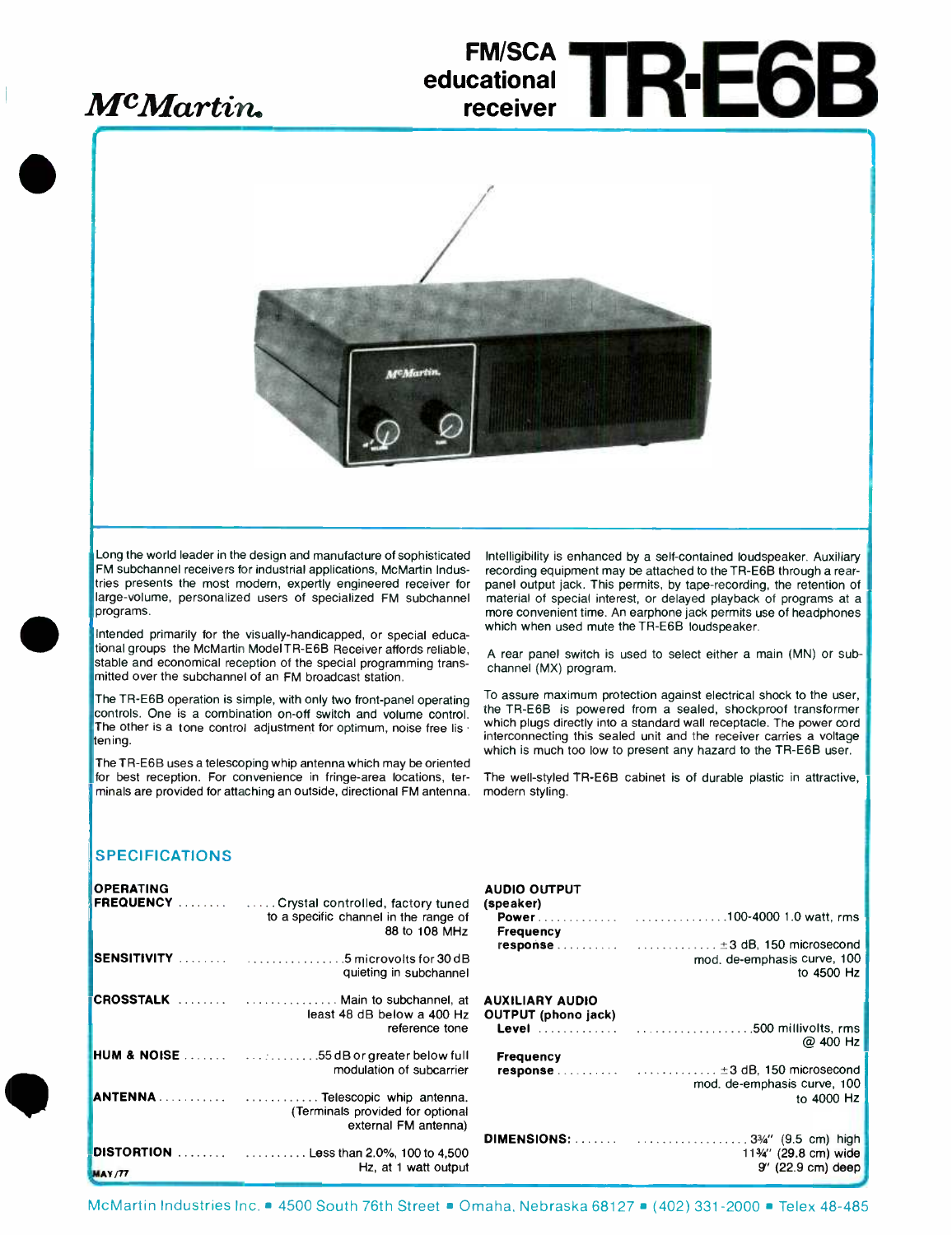

#### 75 WATT AMPLIFIER

MS-752





BUILT IN MUTING/TONE CONTROLS 4 & 8 OHM UNBALANCED/25V AND 70.7V BALANCED OUTPUTS BASIC POWER AMPLIFIER - WITH OPTIONAL DUAL-MIXER INPUTS OPTIONAL TR-44D. TUNER TOP, FOR FM/SCA RECEIVER CONVERSION.

The McMartin MS-752, 75-watt unit consists of a basic power amplifier, expandable by the use of plug -in modules, to provide a wide variety of optional input functions ranging from low-impedance microphone and equalized phono preamplifiers to specialized chime/siren effects (see accessory listing). Any combination of two input modules can be accommodated.

The MS-752 amplifier can also be converted to a FM/SCA receiver by replacing the present top cover with the optional McMartin Tuner Top, the TR-44D. This new tuner utilizes the newly designed McMartin PTD (Precise Tracking Decoder), a concept of space age technology in which the tuner actually tracks the modulated signal from the FM transmitter. The PTD will "lock -on" and accurately recover the composite signal identical to those originally transmitted.

The basic amplifier includes as standard features a high-impedance auxiliary input directly to the power amplifier, a 25K -ohm unbalanced program line -level input (convertible to 15K -ohm balanced bridging operation with the optional MT-2 transformer);  $\pm$  15 dB treble/bass control of the program input channel and electronic muting circuitry for use when the optional microphone preamplifier modules are used.

The MS-752 provides full 75-watt rms output to loads varying from 4 to 8 ohms unbalanced to 25 volt or 70.7 -volt balanced lines.

Short-circuit and overload protection are designed into the MS-752. The line-level input includes a screwdriver-adjust internal gain limit control and the tone compensation controls are also of this type to prevent tampering by non -technical personnel after installation adjustments have been made. The MS -752 performance characteristics are excellent with less than 1.0% total harmonic distortion at full 75-watt sine wave output and  $\pm 1.0$  dB frequency response from 50 to 15,000 Hertz through the program channel input. An unswitched auxiliary power receptacle is provided for powering external accessory equipment. The inputs and outputs appear on rear -chassis screw -type terminal strips.

The MS -752 is finished in McMartin blue and silver gray and may be readily rack -mounted with the accessory MRP -5 Rack Adaptor Kit.

MAY/78

McMartin Industries Inc = 4500 South 76th Street = Omaha, Nebraska 68127 = (402). 331-2000 = Telex 484485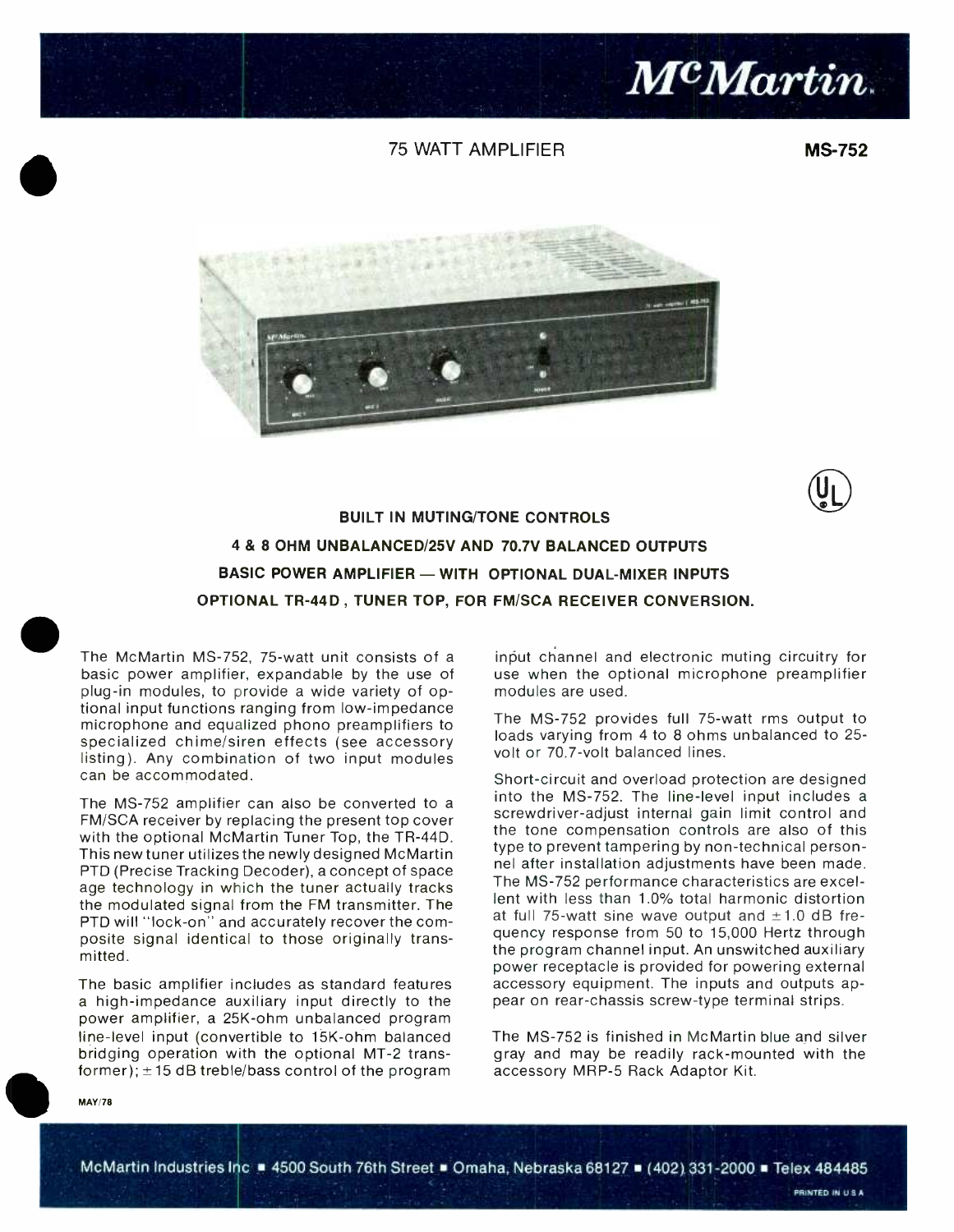



optional TR -44D. Tuner Top

#### SPECIFICATIONS

|                                                                                                                  | 105 watts, music<br>150 watts, peak                                                                                                                                                                                                  | OUTPUTS<br>MUTING                                                                    |
|------------------------------------------------------------------------------------------------------------------|--------------------------------------------------------------------------------------------------------------------------------------------------------------------------------------------------------------------------------------|--------------------------------------------------------------------------------------|
|                                                                                                                  | DISTORTION  Less than 1.0% at 75 watts,<br>rms output; 50 to 15,000 Hz                                                                                                                                                               |                                                                                      |
| <b>OUTPUT</b>                                                                                                    |                                                                                                                                                                                                                                      | <b>CONTROLS/</b><br><b>INDICATORS</b><br>Front                                       |
| <b>FREQUENCY</b><br><b>RESPONSE</b><br>Microphone Input<br>(with optional                                        |                                                                                                                                                                                                                                      | Rear                                                                                 |
| MSA-1 module)                                                                                                    | $\pm 2.0$ dB, 50-15,000 Hz (flat response)<br>$-12.0$ dB @ 50 Hz (equalized<br>for speech)                                                                                                                                           | <b>POWER</b><br><b>REQUIREMENTS</b>                                                  |
|                                                                                                                  |                                                                                                                                                                                                                                      |                                                                                      |
| <b>TONE CONTROLS</b><br>(Program                                                                                 | Treble: ±15 dB @ 15,000 Hz                                                                                                                                                                                                           | WEIGHT<br>DIMENSIONS                                                                 |
| <b>HUM &amp; NOISE LEVEL</b><br>(below $+49$ dBm<br>Output):<br>Program or<br>Microphone Input<br>(with optional |                                                                                                                                                                                                                                      | <b>ORDERING INFORE</b><br><b>MODEL</b><br>$MS-752$<br>MRP-5<br>MT-2                  |
| <b>INPUTS</b>                                                                                                    | Program  25K-ohm unbalanced; 15K-ohm<br>balanced bridging w/optional<br>MT-2 transformer.                                                                                                                                            | <b>ACCESSORY LIST</b><br>MSA-1<br>150-ohm<br>Telephor<br>$MSA-4$                     |
|                                                                                                                  | jack termination).                                                                                                                                                                                                                   | Electroni<br><b>MSA-5A</b><br>Balancec<br><b>MSA-10</b>                              |
|                                                                                                                  | Optional (Two)  See Accessory List for optional<br>plug-in modules.                                                                                                                                                                  | <b>MSA-11</b><br>Unbaland<br><b>MSA-14</b><br>Ceramic<br><b>MSA-15</b><br>Equalized  |
| <b>OVERALL GAIN</b><br>Program Input<br>(with MT-2)                                                              |                                                                                                                                                                                                                                      | 40K-ohm<br><b>MSA-16</b><br><b>MSA-17</b><br>Siren (wa<br><b>MSA-18</b><br>Siren (wa |
| <b>Auxiliary Input 1996</b><br>Microphone (with                                                                  | transformer) <b>Executive Contract Contract Contract Contract Contract Contract Contract Contract Contract Contract Contract Contract Contract Contract Contract Contract Contract Contract Contract Contract Contract Contract </b> | Electroni<br><b>MSA-19</b><br>15K-ohm<br>$MT-2$<br>Rack Mo<br>MRP-5<br>Tuner Top     |
|                                                                                                                  | MSA-1 module) and the contract of the state of 112 dB                                                                                                                                                                                | <b>TR-44D</b>                                                                        |

| tts, rms<br>, music                                           |                                                                                                                                                        | OUTPUTS                                                           |                                                                                                                                                                                                                                                                                                                                                                   | , 4 & 8 ohms unbalanced; 25-volts<br>& 70.7 volts, balanced.                                                                                                  |  |
|---------------------------------------------------------------|--------------------------------------------------------------------------------------------------------------------------------------------------------|-------------------------------------------------------------------|-------------------------------------------------------------------------------------------------------------------------------------------------------------------------------------------------------------------------------------------------------------------------------------------------------------------------------------------------------------------|---------------------------------------------------------------------------------------------------------------------------------------------------------------|--|
| s, peak<br>5 watts,<br>,000 Hz                                |                                                                                                                                                        |                                                                   |                                                                                                                                                                                                                                                                                                                                                                   | Electronic channel switching.<br>Normally, microphone channel<br>"off", program channel "on".<br>Grounding mute terminal turns<br>microphone channel "on" and |  |
| or less                                                       | <b>CONTROLS/</b><br><b>INDICATORS</b>                                                                                                                  |                                                                   |                                                                                                                                                                                                                                                                                                                                                                   | program channel, "off".                                                                                                                                       |  |
| .000 Hz                                                       |                                                                                                                                                        |                                                                   |                                                                                                                                                                                                                                                                                                                                                                   | Microphone (one or two optional)<br>Power on/off (illuminated)                                                                                                |  |
|                                                               |                                                                                                                                                        | Rear                                                              |                                                                                                                                                                                                                                                                                                                                                                   | Bass, treble, and program gain<br>limit (screwdriver adjustable).                                                                                             |  |
| ponse)<br>ualized<br>peech)<br>.000 Hz                        | <b>POWER</b>                                                                                                                                           | <b>REQUIREMENTS</b>                                               |                                                                                                                                                                                                                                                                                                                                                                   | 105/115, 115/125 Vac (primary taps)<br>60 Hz. 150 watts @ RPO; 25 watts<br>idling; 200 watts, short<br>circuited output.                                      |  |
|                                                               |                                                                                                                                                        |                                                                   |                                                                                                                                                                                                                                                                                                                                                                   |                                                                                                                                                               |  |
| จ 50 Hz<br>,000 Hz                                            |                                                                                                                                                        |                                                                   | DIMENSIONS  14" (35.6 cm) wide                                                                                                                                                                                                                                                                                                                                    | $3\frac{1}{2}$ " (8.9 cm) height<br>91/4" (23.5 cm) deep                                                                                                      |  |
|                                                               |                                                                                                                                                        | <b>ORDERING INFORMATION</b>                                       |                                                                                                                                                                                                                                                                                                                                                                   |                                                                                                                                                               |  |
|                                                               | <b>MODEL</b>                                                                                                                                           |                                                                   | <b>DESCRIPTION</b>                                                                                                                                                                                                                                                                                                                                                | PRODUCT CODE                                                                                                                                                  |  |
| -75 dB                                                        |                                                                                                                                                        | MS-752                                                            | 75 watt, transistor, 2 20-04-006<br>plug-in options                                                                                                                                                                                                                                                                                                               |                                                                                                                                                               |  |
|                                                               |                                                                                                                                                        | $MRP-5$                                                           | Rack Adapter 30-02-025                                                                                                                                                                                                                                                                                                                                            |                                                                                                                                                               |  |
| -55 dB                                                        |                                                                                                                                                        | MT-2                                                              | <b>Balanced Gridging</b><br>transformer 20-04-042                                                                                                                                                                                                                                                                                                                 |                                                                                                                                                               |  |
| 5K-ohm                                                        |                                                                                                                                                        | <b>ACCESSORY LIST</b>                                             |                                                                                                                                                                                                                                                                                                                                                                   |                                                                                                                                                               |  |
| ptional<br>former.<br>(phono<br>ation).<br>ptional<br>odules. | <b>MSA-1</b><br>MSA-4<br>MSA-5A<br><b>MSA-10</b><br><b>MSA-11</b><br><b>MSA-14</b><br><b>MSA-15</b><br><b>MSA-16</b><br><b>MSA-17</b><br><b>MSA-18</b> | Electronic chime module                                           | 150-ohm balanced microphone preamplifier module<br>Telephone page adaptor (balanced bridging) module<br>Balanced high level input module<br>Unbalanced high level input module<br>Ceramic phono preamplifier module<br>Equalized phono (magnetic) preamplifier module<br>40K-ohm unbalanced microphone preamplifier module<br>Siren (wail and steady tone) module |                                                                                                                                                               |  |
| .60dB                                                         | <b>MSA-19</b>                                                                                                                                          | Siren (warble and steady tone) module<br>Electronic buzzer module |                                                                                                                                                                                                                                                                                                                                                                   |                                                                                                                                                               |  |

McMartin Industries Inc. 4500 South 76th Street . Omaha, Nebraska 68127 (402) 331-2000 Telex 484485

MRP-5 Rack Mount Adaptor Kit TR-44D Tuner Top (FM/SCA)

15K -ohm bridging transformer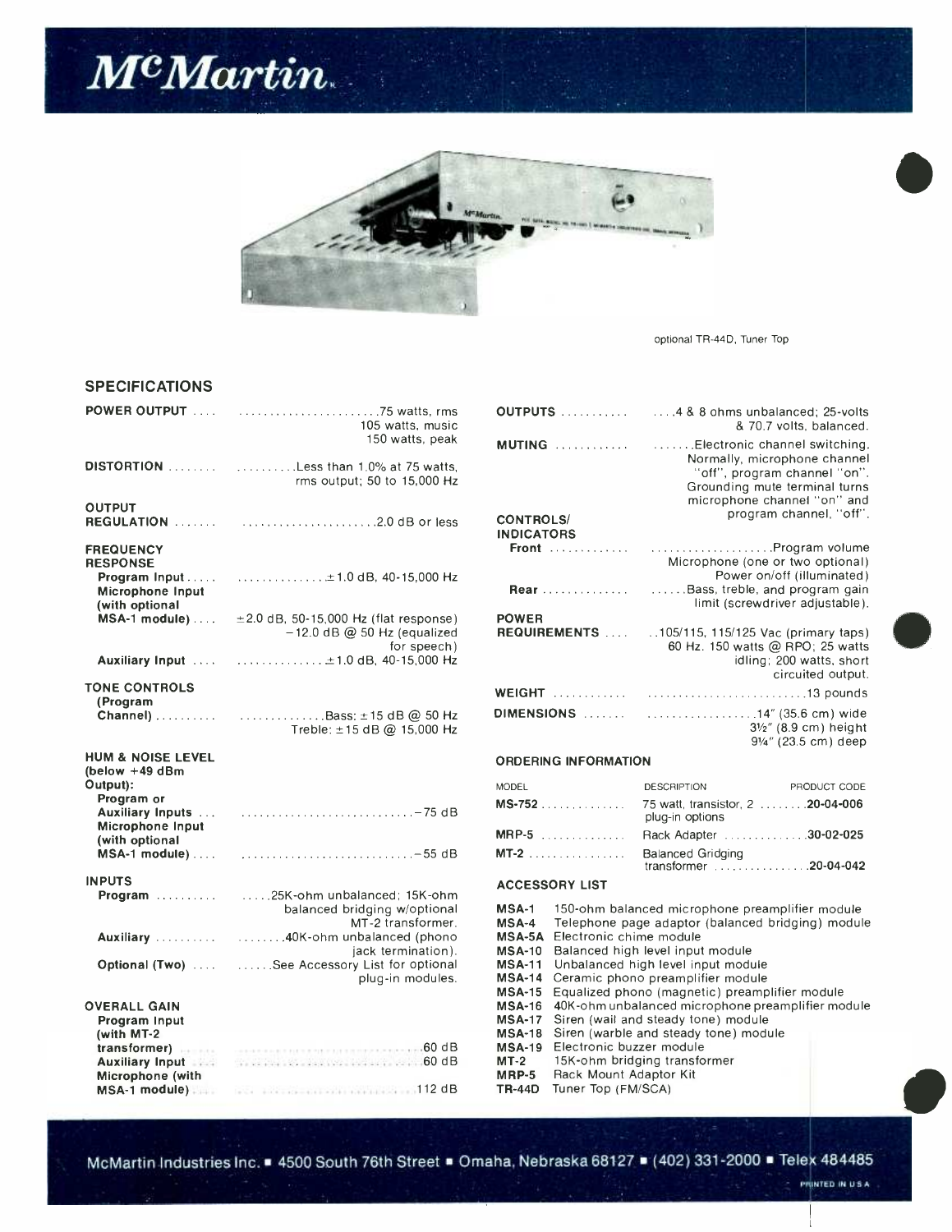

#### MAST MOUNTED RF PREAMPLIFIER

SPA-2A



#### NARROW BAND RF AMPLIFIER

#### **GAIN/LOSS CONTROL**

#### **WEATHERPROOF**

The McMartin SPA-2A is a narrow band, mast-mounted weatherproof antenna preamplifier which can be mounted directly at the antenna head thus compensating for the losses occurring in long antenna feed cables. This provides the best possible signal to the input of the receiver in fringe areas.

A combination gain/loss preamplifier can be adjusted to just overcome the cable losses and prevent overload of the receiver, virtually eliminating overload and cross modulation problems.

DC power is simplexed from any McMartin SCA re-

#### SPECIFICATIONS

| <b>FREQUENCY</b>                    |                                                                                                                                 |  |
|-------------------------------------|---------------------------------------------------------------------------------------------------------------------------------|--|
|                                     | <b>INPUT IMPEDANCE</b> 50-72 ohm nominal                                                                                        |  |
| <b>OUTPUT</b>                       |                                                                                                                                 |  |
|                                     | <b>TERMINATION</b> Type "F" connectors                                                                                          |  |
|                                     | SELECTIVITY $\ldots \ldots \ldots$ $\ldots \ldots \ldots \ldots \ldots \ldots -3$ db $@ \pm 200$ KHZ<br>$-6$ db @ $\pm$ 400 KHZ |  |
|                                     |                                                                                                                                 |  |
|                                     |                                                                                                                                 |  |
|                                     | SUPPLY VOLTAGE  +13 Vdc normally obtained from a<br>McMartin receiver through<br>coaxial cable                                  |  |
| <b>TEMPERATURE</b><br><b>MAY/78</b> | $-4$ °F to $+150$ °F                                                                                                            |  |

#### FIVE HIGH "Q" TUNED CIRCUITS

#### EASY FIELD INSTALLATION

#### LOW NOISE DMOS FET AMPLIFIER

ceiver via the coaxial cable to eliminate the need for an external power supply and simplify field wiring.

An optional 120 VAC/13Vdc power supply Model PS-13 is available for installations employing receivers of other manufacturers that do not have 13Vdc available at the antenna output.

This antenna preamplifier is not intended to increase the sensitivity of the receiver but will produce additional front end selectivity and overcome losses in long cables which represents noise.

|                                               | 2.25" (5.72 cm) height<br>2.25" (5.72 cm) depth<br>weatherproof housing. |
|-----------------------------------------------|--------------------------------------------------------------------------|
|                                               |                                                                          |
| <b>MOUNTING</b>                               |                                                                          |
|                                               |                                                                          |
| <b>ACCESSORIES</b>                            |                                                                          |
| <b>ORDERING INFORMATION</b>                   |                                                                          |
| <b>MODEL</b><br><b>SPA-2A</b> Mast Mounted RF | <b>DESCRIPTION</b><br>PRODUCT CODE<br>Preamplifier 20-01-511             |
| <b>PS-13</b>                                  | AC Power Supply 20-01-024                                                |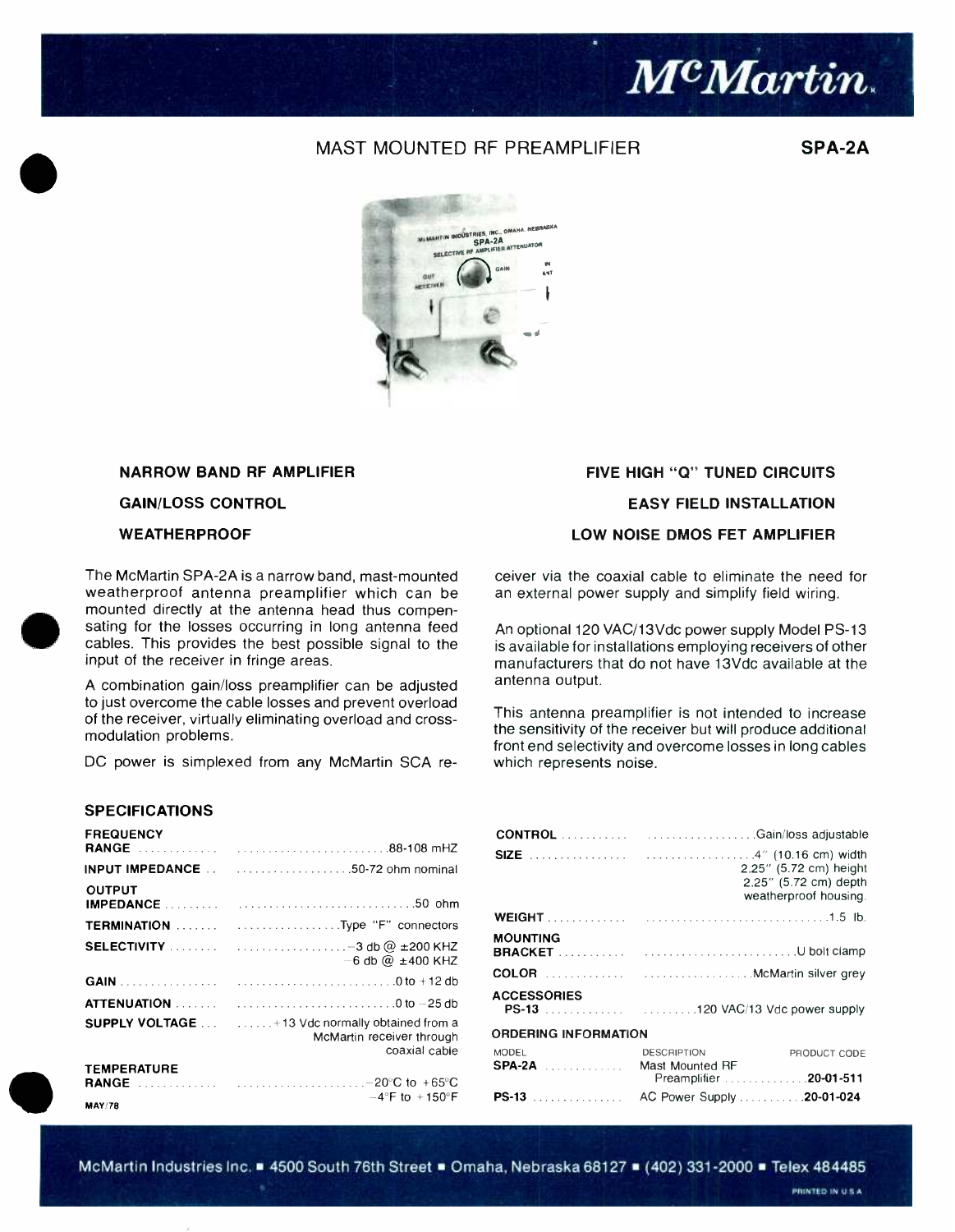

#### 24 VOLT DC POWER SUPPLY

PS-12A





#### REGULATED OUTPUT SHELF MOUNTING VENTILATED HOUSING

### FULL 3.0 AMP OUTPUT RACK MOUNTING (OPTIONAL)

The PS -12A is a regulated 24 volt, dc power supply for use with McMartin intercommunication and sound systems. Designed for full-service applications, the PS -12A is supplied for shelf mounting.

#### DESCRIPTION SPECIFICATIONS

| <b>OUTPUT</b> | 24 Vdc (nominal) requlated                |  |
|---------------|-------------------------------------------|--|
| <b>OUTPUT</b> |                                           |  |
|               |                                           |  |
|               | <b>PROTECTION</b> 1.0 ampere primary fuse |  |
|               |                                           |  |
|               |                                           |  |
|               |                                           |  |

JUNE/75

McMartin Industries Inc. 4500 South 76th Street . Omaha, Nebraska 68127 . (402) 331-2000 Telex 484485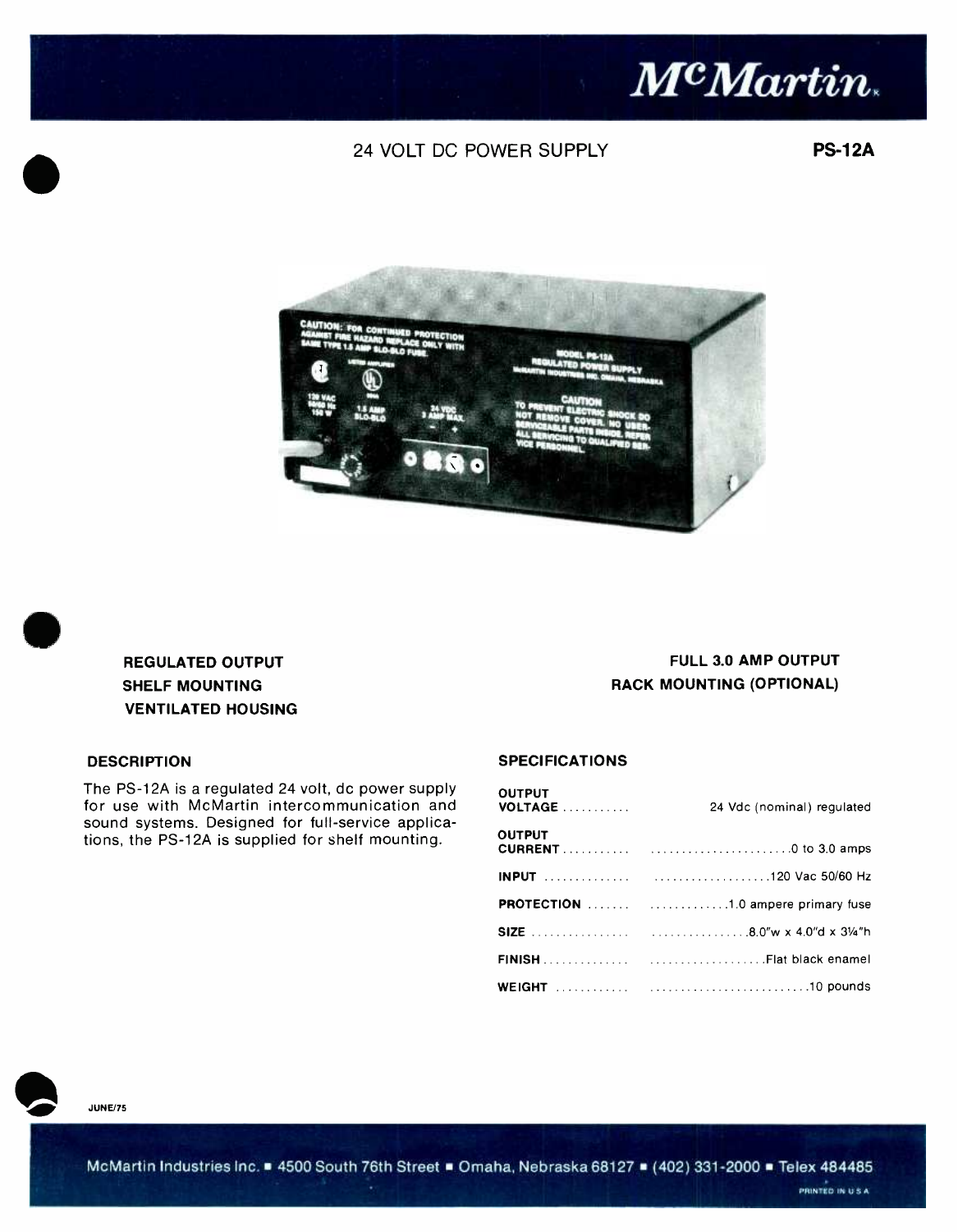

#### FM/SCA SIGNAL ANALYZER TX-200A



### MAIN /SCA CHANNEL SPEAKER OR HEADPHONE MONITORING COMPLETELY PORTABLE RELATIVE FIELD STRENGTH METER AC POWER SUPPLY/CHARGER OPTIONS SCA INJECTION LEVEL METERING ANTENNA PREAMP POWER SOURCE

#### **DESCRIPTION**

The McMartin TX-200A is a highly valuable instrument for determining optimum receiving antenna location and orientation for background music installations.

Completely portable, powered by standard D-cell batteries, the TX -200A provides relative field strength readings of the FM station being checked. To minimize front-end overload effects, 60 dB of RF attenuation, in three 20 -dB steps, may be inserted with slide switches. Observation of SCA injection level permits antenna orientation for minimum multipath distortion. Metering of the RF signal level, SCA injection level or battery condition is selected by means of a three -position switch. Both main channel and sub -channel audio may be monitored

by a built-in audio amplifier with loudspeaker or headphone output available. The audio amplifier may be switched off to conserve battery power when meter readings are taken.

Front panel access to tuned RF circuits is available for receiver adjustments.

Power is available for mast-mounted antenna preamplifiers so that actual conditions may be simulated.

The TX -200A is of rugged construction with hinged front panel to provide protection during transportation and set-up.

The TX -200A is an indispensable SCA installation tool ... another fine product of McMartin Industries.

**MAY/78** 

McMartin Industries Inc. 4500 South 76th Street . Omaha. Nebraska 68127 . (402) 331-2000 Telex 484485

PRINTED IN U.S.A.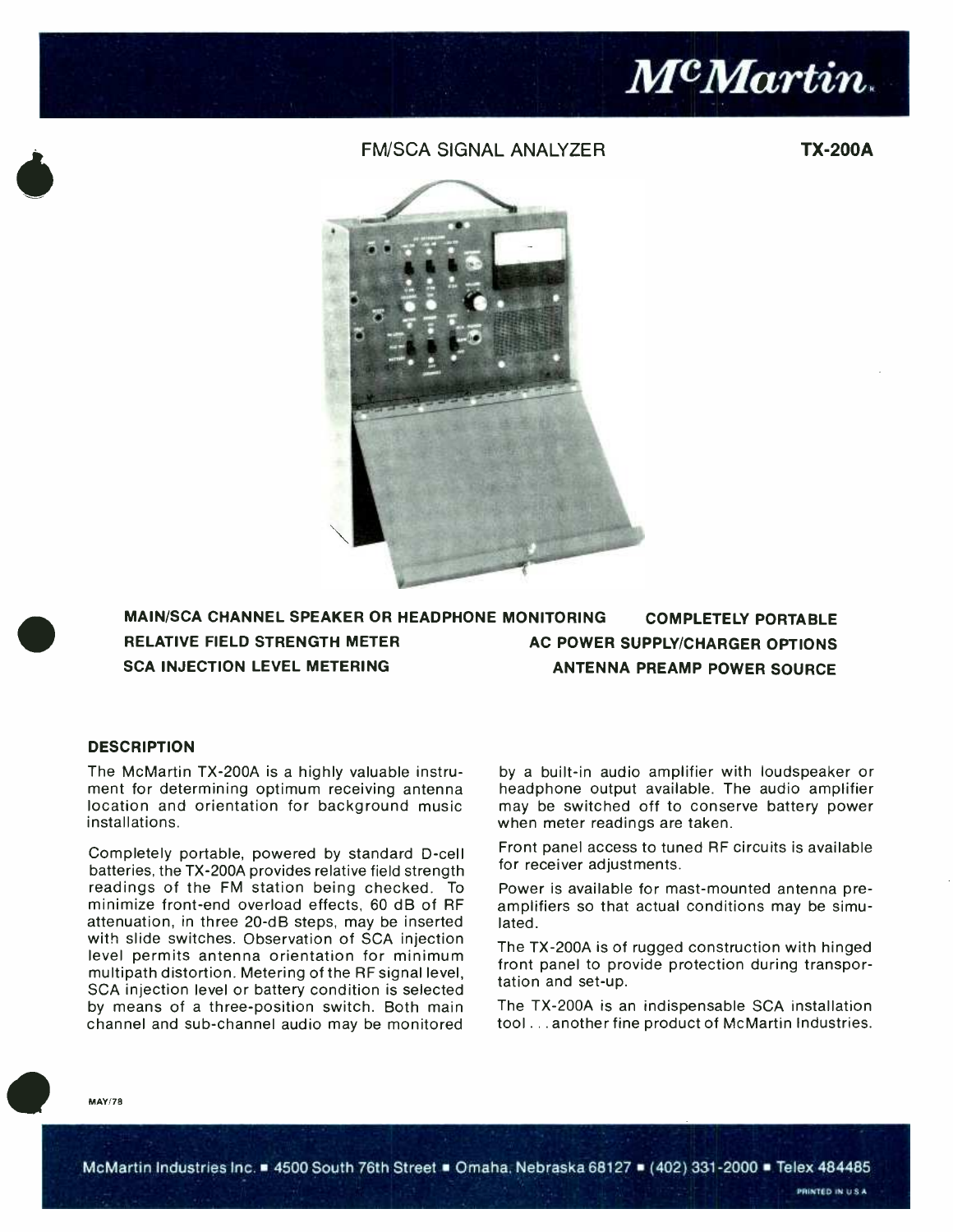

#### SPECIFICATIONS

| <b>MAIN CHANNEL</b> |                                                                                              | <b>SUBCHANNEL</b>           |                                                                                                                          |
|---------------------|----------------------------------------------------------------------------------------------|-----------------------------|--------------------------------------------------------------------------------------------------------------------------|
| <b>Frequency</b>    |                                                                                              |                             | <b>Frequency:</b> $\ldots \ldots$ $\ldots$ 41 or 67 kHz standard, 26, 42 or 65<br>kHz optional. (Specify when ordering.) |
|                     | (specify when ordering) in range<br>or 88-108MHz                                             |                             | injection. 3.0 $\mu$ V for 45 dB @ 20%<br>injection.                                                                     |
| Input               | impedance:  50-72 ohms, nominal                                                              |                             | <b>Distortion:</b> $\ldots$ $\ldots$ $\ldots$ . Less than 0.8% $\pm$ 6 kHz deviation<br>(400 Hz)                         |
|                     | Complete limiting @ 3 $\mu$ V. (Total                                                        |                             | or stereo to SCA                                                                                                         |
|                     | of 60 dB attenuation may be inserted<br>in three 20 dB steps)                                |                             | Metering:  SCA injection level. Scale 0-20%                                                                              |
|                     |                                                                                              | <b>POWER SUPPLY:</b>        | $\dots$ Nine (9) long life alkaline or carbon-<br>zinc type D-cells (not supplied).                                      |
| Capture             |                                                                                              |                             |                                                                                                                          |
|                     |                                                                                              |                             |                                                                                                                          |
|                     | 100% modulation (400 Hz)                                                                     |                             |                                                                                                                          |
|                     |                                                                                              | <b>ORDERING INFORMATION</b> |                                                                                                                          |
|                     | Metering:  Relative field strength meter. (0-50,<br>0-500, 0-5000, 0-50,000 $\mu$ V scales.) | <b>MODEL</b>                | PRODUCT CODE<br><b>DESCRIPTION</b><br>FM/SCA Signal Analyzer  20-01-018                                                  |
|                     |                                                                                              |                             |                                                                                                                          |

McMartin Industries Inc. 4500 South 76th Street . Omaha, Nebraska 68127 . (402) 331-2000 - Telex 484485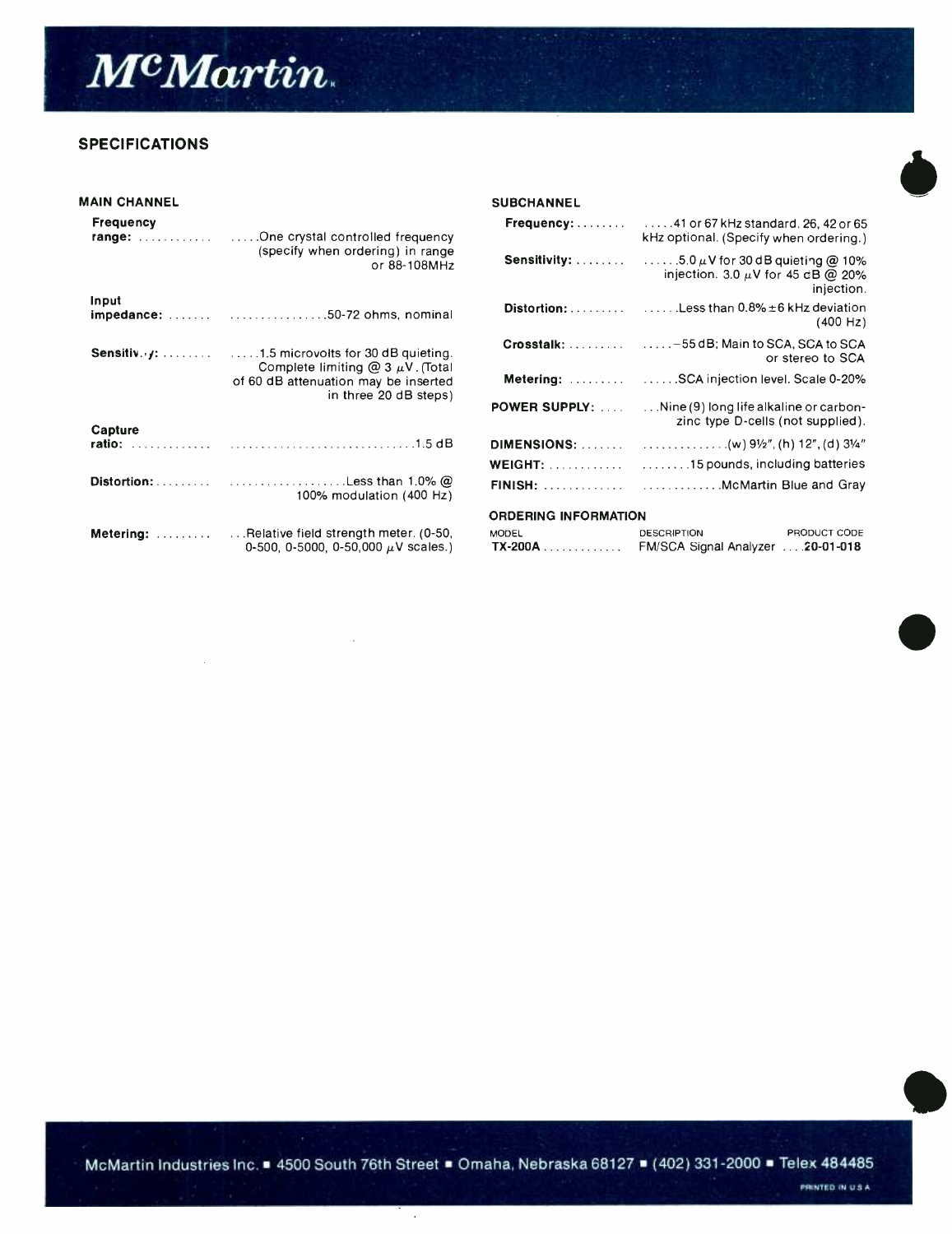## Mc Martin.

#### SPEAKER LINE TEST SET

TX-700



MEASURES SPEAKER LINE IMPEDANCE COMPLETELY PORTABLE ALL SOLID STATE IMPEDANCE TO WATTAGE CHART

#### **DESCRIPTION**

The McMartin TX -700 is a portable test set designed to measure the impedance of balanced speaker lines on 25 volt and 70.7 volt sound systems. The TX -700 is completely portable and self contained with an internal battery source. In addition to measuring speaker line impedance, the TX -700 may also be used to check continuity via an internal speaker and the oscillator/power amplifier, thus eliminating the need for a buzzer box in most instances. The TX -700 consists of a phase shift oscillator, power amplifier and differential comparator. The test frequency from the oscillator is amplified by the power amplifier to drive the speaker line under test. The sinusoidal voltage developed across the unknown speaker line and the voltage developed across an internal calibrated impedance are connected to the two (2) inputs of the comparator. When the calibrated internal impedance is adjusted to equal the unknown speaker line impedance, the differential voltage is zero and the meter returns to mid -scale (zero center). The impedance of the speaker line under test may then be read directly from the range switches.

CHECKS CONTINUITY MODERATE COST 25 OR 70.7 VOLT LINES SIMPLE THREE STEP OPERATION

#### **SPECIFICATIONS**

| <b>TEST RANGE <i>CONSTRANGE CONSTRANGE CONSTRANGE CONSTRANGE</i></b> |                             |
|----------------------------------------------------------------------|-----------------------------|
| <b>OUTPUT POWER</b> 1.0 watt (RMS) maximum                           |                             |
| <b>TEST FREQUENCY</b> 1.1 1.1 1.1 1.1 400 Hz (Nominal)               |                             |
| NULL INDICATOR                                                       | Zero center micro-amp meter |

#### **CONTROLS**

| External | Function Switch (Off---Continuity-Z test)         |  |
|----------|---------------------------------------------------|--|
|          | Zero Potentiometer                                |  |
|          | Range Switch (coarse adjustment)                  |  |
|          | Z1 Potentiometer (fine adjustment 0-100 ohms)     |  |
|          | Z2 Potentiometer (fine adjustment 100 to 800 ohms |  |

#### **CONTROLS**

Internal **Amplifier Input Level** (semi-concealed) Power Amplifier Bias Oscillator Stability

POWER SOURCE 22.5 volt battery (Eveready Type 763)

#### **MAY/'74**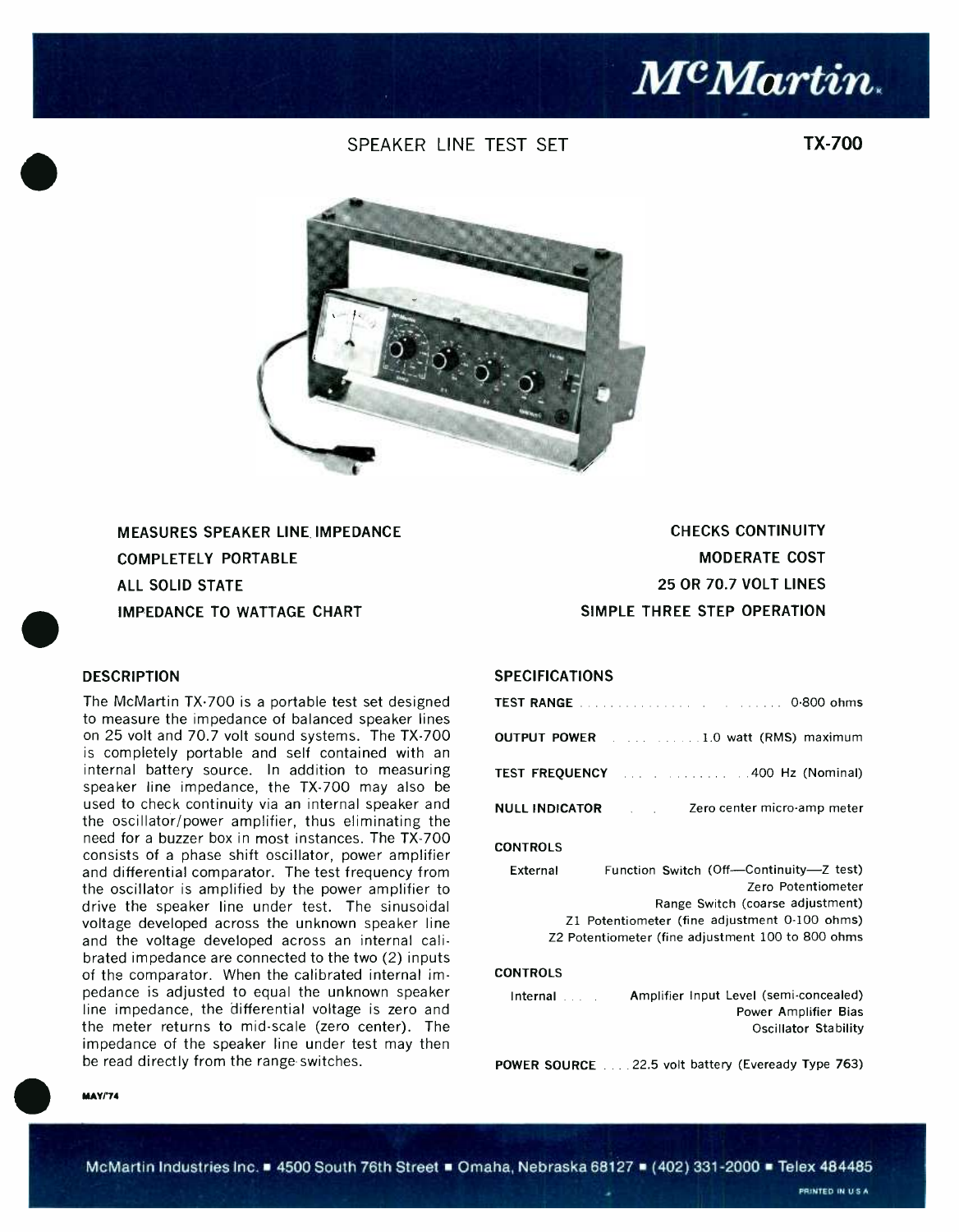#### SCA -PLUS SYSTEM



BSP-2800 Dual Channel SCA Encoder



SPL-2800A Audio Channel Decoding Filter<br>SPH-2800A Data Channel Decoding Filter Data Channel Decoding Filter



SPL-2800B Audio Channel Decoding Filter<br>SPH-2800B Data Channel Decoding Filter Data Channel Decoding Filter

McMartin.

#### TRANSMIT AURAL AND DATA SIGNALS SIMULTANEOUSLY OVER THE SAME FM/SCA CHANNEL USE ALL EXISTING RECEIVERS AND TRANSMITTING EQUIPMENT NO CROSSTALK LOW COST



The McMartin SCA-Plus system allows an audio signal and a digital data signal to be transmitted simultaneously over the same SCA subchannel of an FM carrier. For example, a background music service and a business information service (feeding Teletype or computer style terminals) can now make use of the same SCA channel.

SCA-Plus makes use of a band-sharing scheme in which those frequencies containing most of the energy of voice and music broadcasts are allocated for aural information, while the less used frequencies are reserved for transmission of specially encoded digital information.

The SCA-Plus system consists of one headend unit, the BSP-2800 encoder, and four decoding filters, each designed for a specific application. All SCA-Plus components are fully compatible with existing FM exciters, monitors, and tuners. The SCA -Plus units are used in conjunction with existing FM/SCA equipment.

The McMartin BSP-2800 is used to feed the audio and data signals into the SCA input of an FM transmitter. It contains its own power supply and mounts into a standard 19" equipment rack.

Inputs: Audio signal Outputs: Composite output Data signal

Decoding filters are used in conjunction with standard SCA receivers to separate the desired signal from the composite dual channel SCA signal.

The "SPL" models retrieve the audio channel signal, the "SPH" models retrieve the data channel signal.

The "A" models are circuit boards designed for internal mounting in an SCA tuner or tuner/amplifier.

The "B" models are each housed in a metal box and contain input/output transformers. They are designed for external connection between the SCA tuner and power amplifier. The "B" model decoding filters allow rapid field conversion to the SCA-Plus system without any modification of existing FM/SCA equipment.

A word about data communications hardware . . .

Most aural FM/SCA operators wishing to expand into SCA data communications will probably carry a franchised data service. The franchiser will usually provide the data signal in a format ready to be inserted into a McMartin BSP -2800 Dual Channel SCA Encoder, and will also make available the necessary display hardware.

If you wish to generate your own digital data, McMartin Industries can provide you with information about equipment requirements.

OCT/78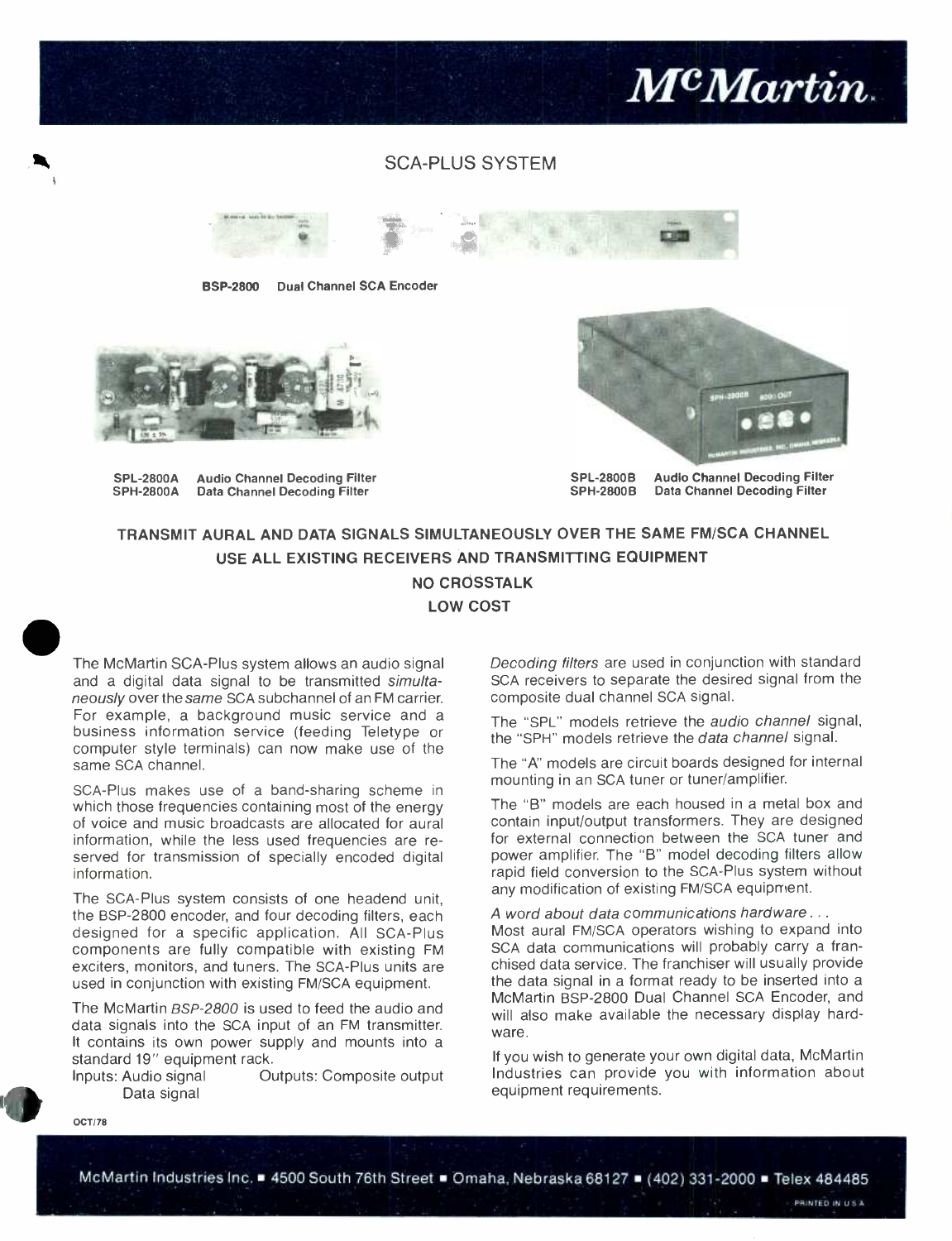## **MCMARTIN**

#### FM/SCA RECEIVERS Effective May 1, 1979 . DOMESTIC PRICE SCHEDULE

| <b>Model</b>             | <b>Description</b>                                                        | <b>Product Code</b>          | <b>Price</b>   |
|--------------------------|---------------------------------------------------------------------------|------------------------------|----------------|
| <b>TR-55D</b>            | <b>Tuner</b>                                                              | 20-01-003                    | \$97.00        |
| <b>TR-66D</b>            | <b>Tuner/Receiver</b>                                                     | 20-01-004                    | 130.00         |
| TR-E5B                   | Receiver                                                                  | 40-02-007                    | 75.00          |
| <b>TR-E6B</b>            | Receiver                                                                  | 40-02-004                    | 59.00          |
| <b>TR-E7</b>             | Portable receiver                                                         | 40-02-010                    | 84.00          |
| <b>TR-44D</b>            | Tuner top - fits on MS-252 and MS-752 amplifiers,<br>MS-500 & MS-1000     | 20-01-005                    | 85.00          |
| <b>ACCESSORIES</b>       |                                                                           |                              |                |
| <b>LT-10B</b>            | 6-watt amplifier (TR-66A/B/C)                                             | 20-01-015                    | 34.00          |
| <b>LT-20A</b>            | 12.5 watt amplifier                                                       | $20-01-016$                  | 47.00          |
| <b>MSA-1A</b>            | Microphone preamp (LO-Z) (TR-66C)                                         | 20-04-021                    | 18.00          |
| <b>MSA-2</b>             | Tone controls (TR-66C)                                                    | 20-04-022                    | 13.00          |
| $MT-7$<br>MRP-8          | <b>Output transfomer</b><br>Rack mount kit for TR-55D, TR-66D, and MS-105 | $20 - 01 - 023$<br>30-02-032 | 15.00<br>20.00 |
| <b>RELATED EQUIPMENT</b> |                                                                           |                              |                |
|                          |                                                                           |                              |                |
| <b>MS-105</b>            | 5-watt amplifier                                                          | 20-04-011                    | 50.00          |
| <b>SPA-2A</b>            | <b>Preamp/Attenuator</b>                                                  | $20-01-511$                  | 42.00          |
| <b>PS-13</b>             | <b>Power supply</b>                                                       | 20-01-024                    | 32.00          |
| <b>TX-200A</b>           | <b>Field strength meter</b>                                               | 20-01-018                    | 360.00         |
| <b>TX-700</b>            | <b>Speaker line test set</b>                                              | 20-04-009                    | 144.00         |
|                          | 763 battery                                                               | 30-03-003                    | 9.00           |
| A-72-SF-3                | 3 element Yagi-cut to frequency (2 per carton)                            | 20-03-001                    |                |
| A-72-SF-5<br>$AS-1$      | 5 element Yagi-cut to frequency<br><b>Stacking harness for A-72-SF-5</b>  | 20-03-002<br>20-03-003       | 31.00<br>28.00 |
| <b>SCA-PLUS PRODUCTS</b> |                                                                           |                              | $18.00$ ea     |
| <b>BSP-2800</b>          | Dual channel SCA encoder                                                  | 10-01-030                    | 495.00         |
| <b>SPH-2800A</b>         | Data channel decoding filter board                                        | 20-01-010                    | 27.00          |
| <b>SPH-2800B</b>         | Data channel decoding filter -- stand alone model                         | $20 - 01 - 011$              | 40.00          |
| <b>SPL-2800A</b>         | Audio channel decoding filter board                                       | 20-01-012                    | 27.00          |

MAY 79 . Printed in U.S.A.

ALL ORDERS MUST USE PRODUCT CODE NUMBERS ALL PRICES ARE FOB FACTORY AND SUBJECT TO CHANGE WITHOUT NOTICE MINIMUM ORDER \$15.00

McMartin Industries Inc. • 4500 South 76th Street • Omaha, Nebraska 68127 • Telephone (402) 331-2000 • Telex 484485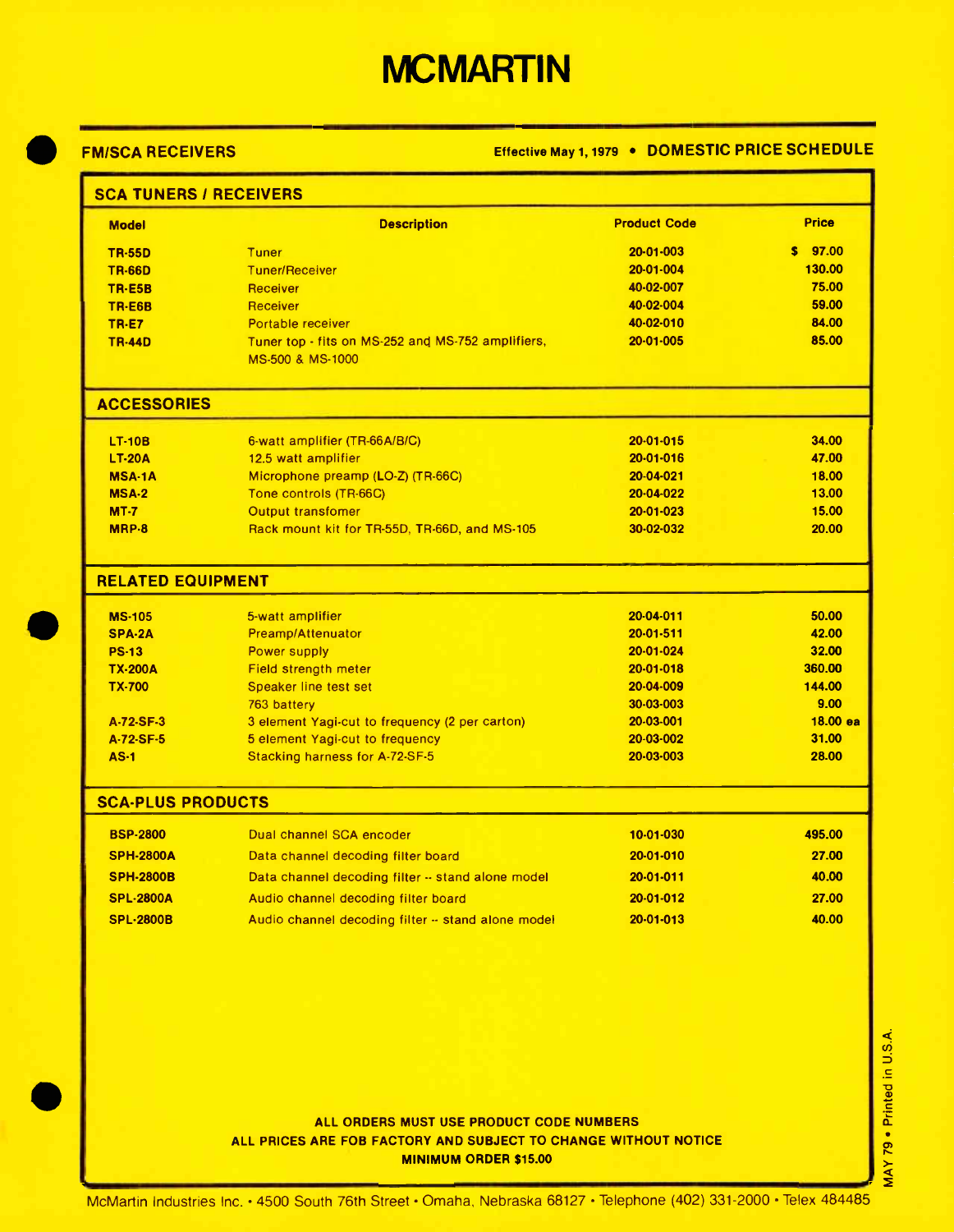# broadcast **MCMARTIN**

McMartin Industries Inc. 4500 South 76th Street . Omaha. Nebraska 68127 . (402) 331-2000 Telex 484485